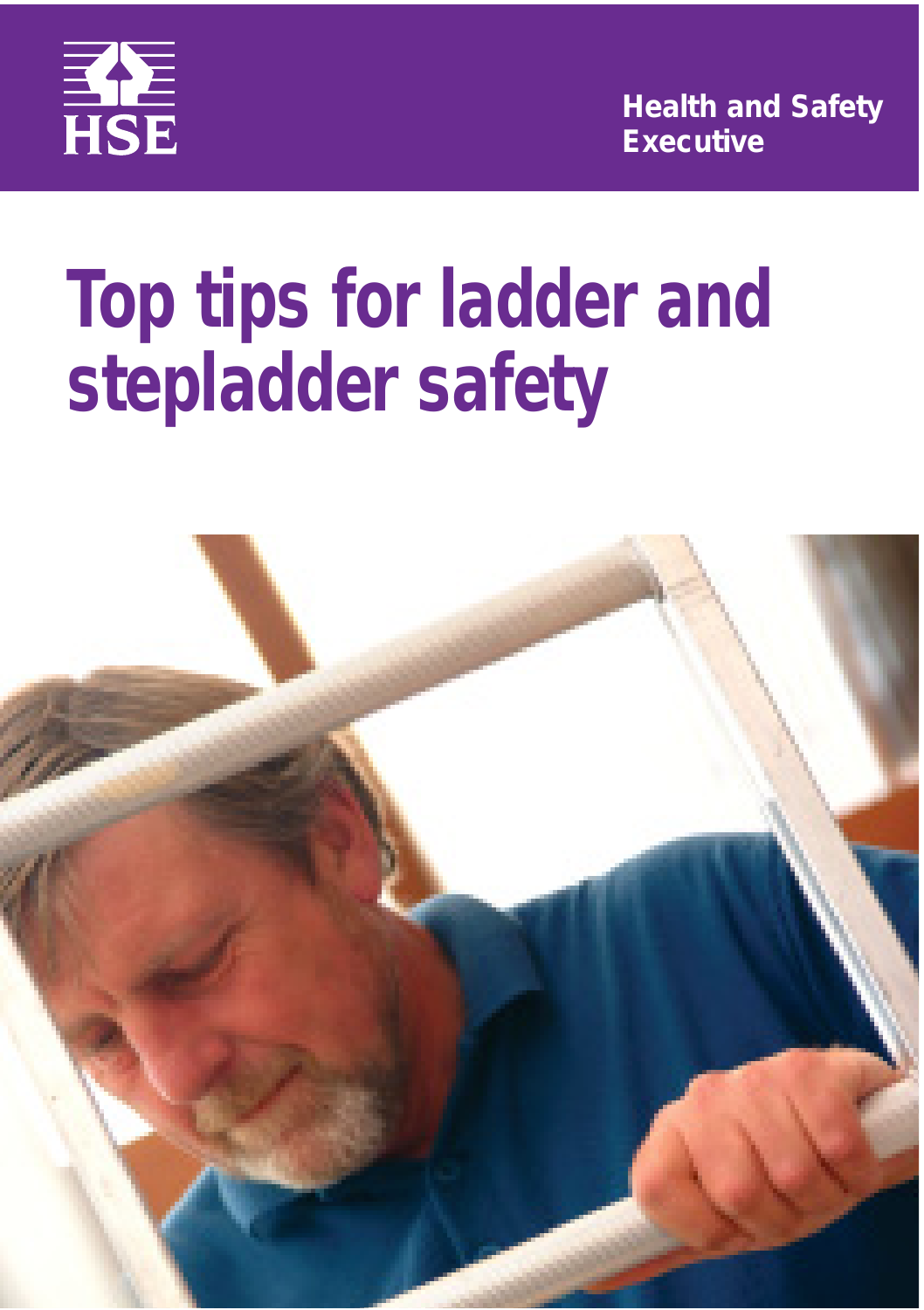## **Set-up for leaning ladders**

- Do a daily pre-use check (include ladder feet)
- Secure it
- Ground should be firm and level
- $\blacksquare$  Maximum safe ground side slope 16<sup>o</sup> (level the rungs with a suitable device)
- Maximum safe ground back slope  $6<sup>°</sup>$
- Have a strong upper resting point (not plastic guttering)
- Floors should be clean, not slippery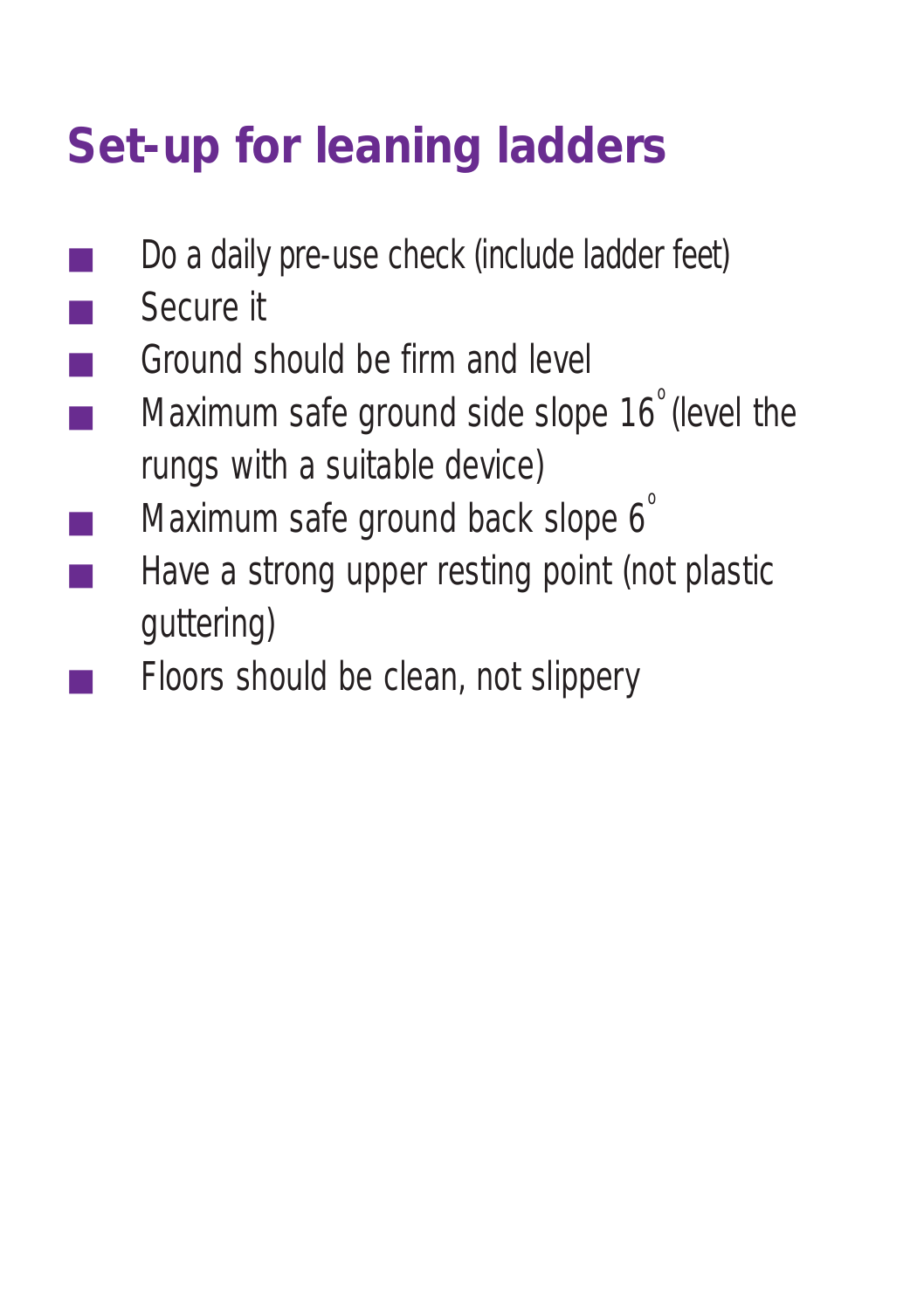#### **Leaning ladders in-use**

- Short duration work (maximum 30 minutes)
- Light work (up to  $10$  kg)
- Ladder angle  $75^\circ 1$  in 4 rule (1 unit out for every 4 units up)
- Always grip the ladder when climbing
- Do not overreach make sure your belt buckle (navel) stays within the stiles and keep both feet on the same rung or step throughout the task
- Do not work off the top three rungs  $-$  this provides a handhold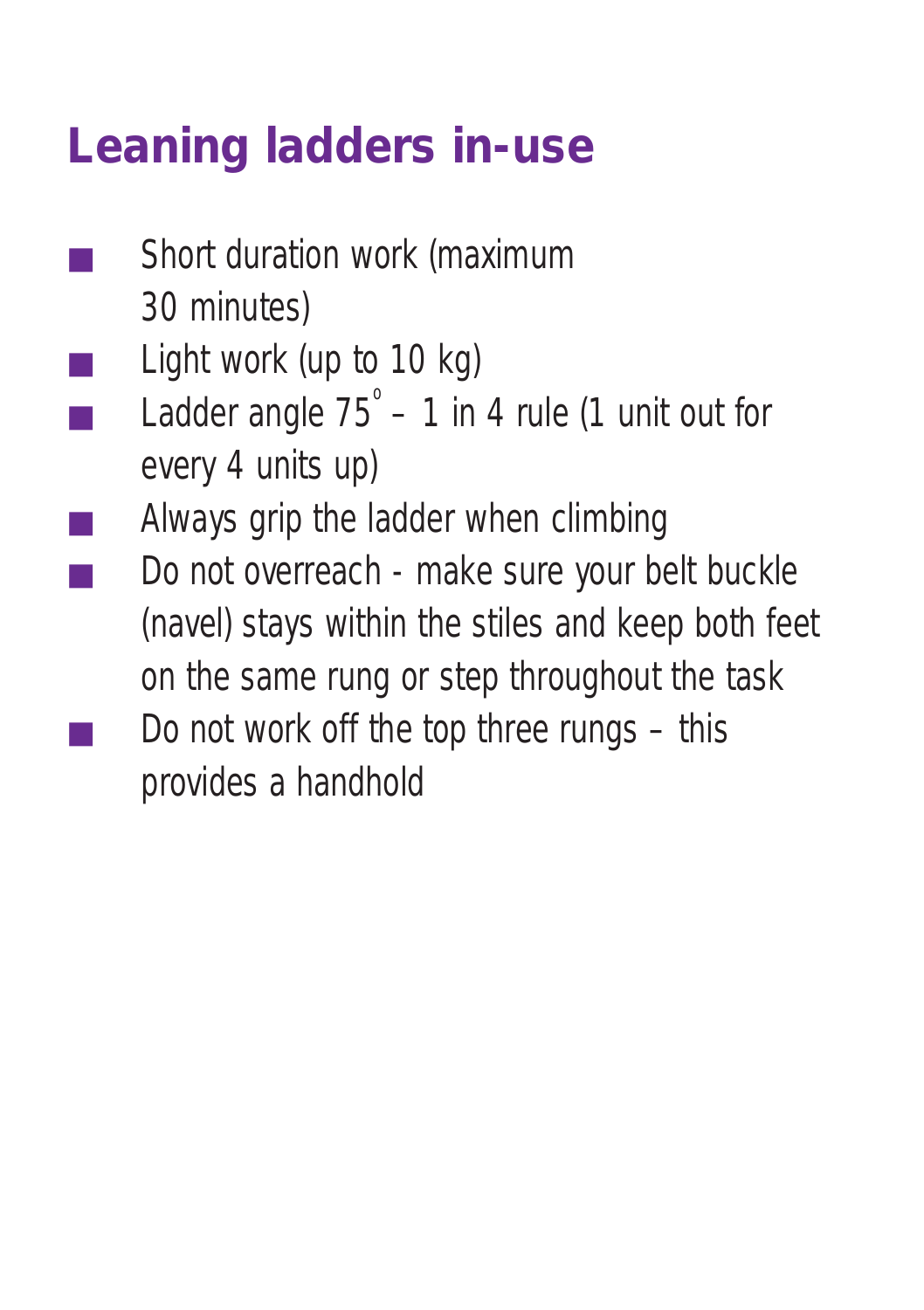### **Set-up for stepladders**

- Daily pre-use check (feet included)
- Ensure there is space to fully open
- Use any locking devices
- Ground should be firm and level
- Floors should be clean, not slippery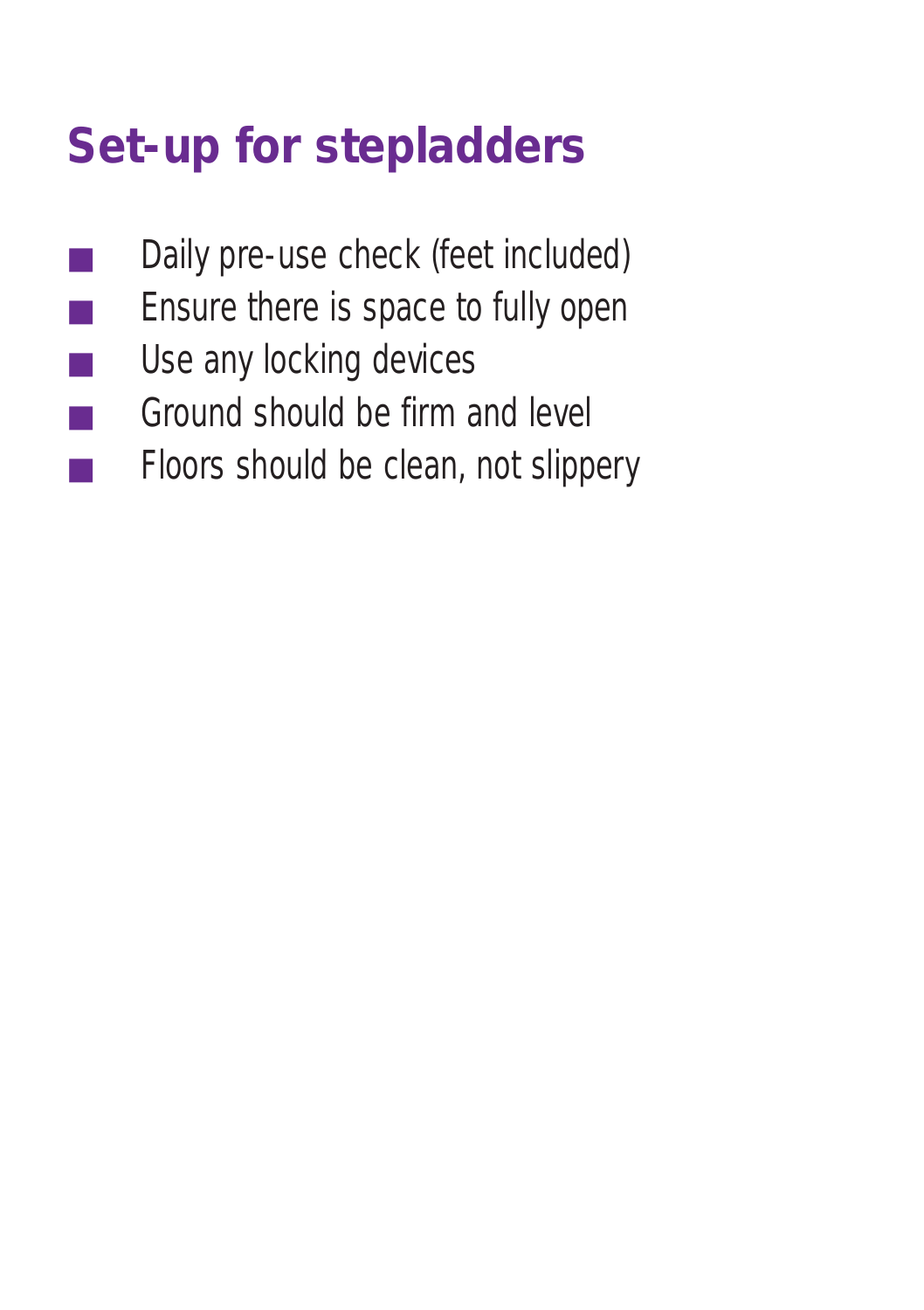### **Stepladders in-use**

- Short duration work (maximum 30 minutes)
- Light work (up to 10 kg)
- Do not work off the top two steps (top three steps for swing-back/double-sided stepladders) unless you have a safe handhold on the steps
- Avoid side-on working
- Do not overreach make sure your belt buckle (navel) stays within the stiles and keep both feet on the same rung or step throughout the task

#### **Further information**

*Safe use of ladders and stepladders: An employers' guide* INDG402 HSE Books 2005 (single copy free or priced packs of 5 ISBN 0 7176 6105 9)

More information can be found at: http://www.hse.gov.uk/falls/index.htm